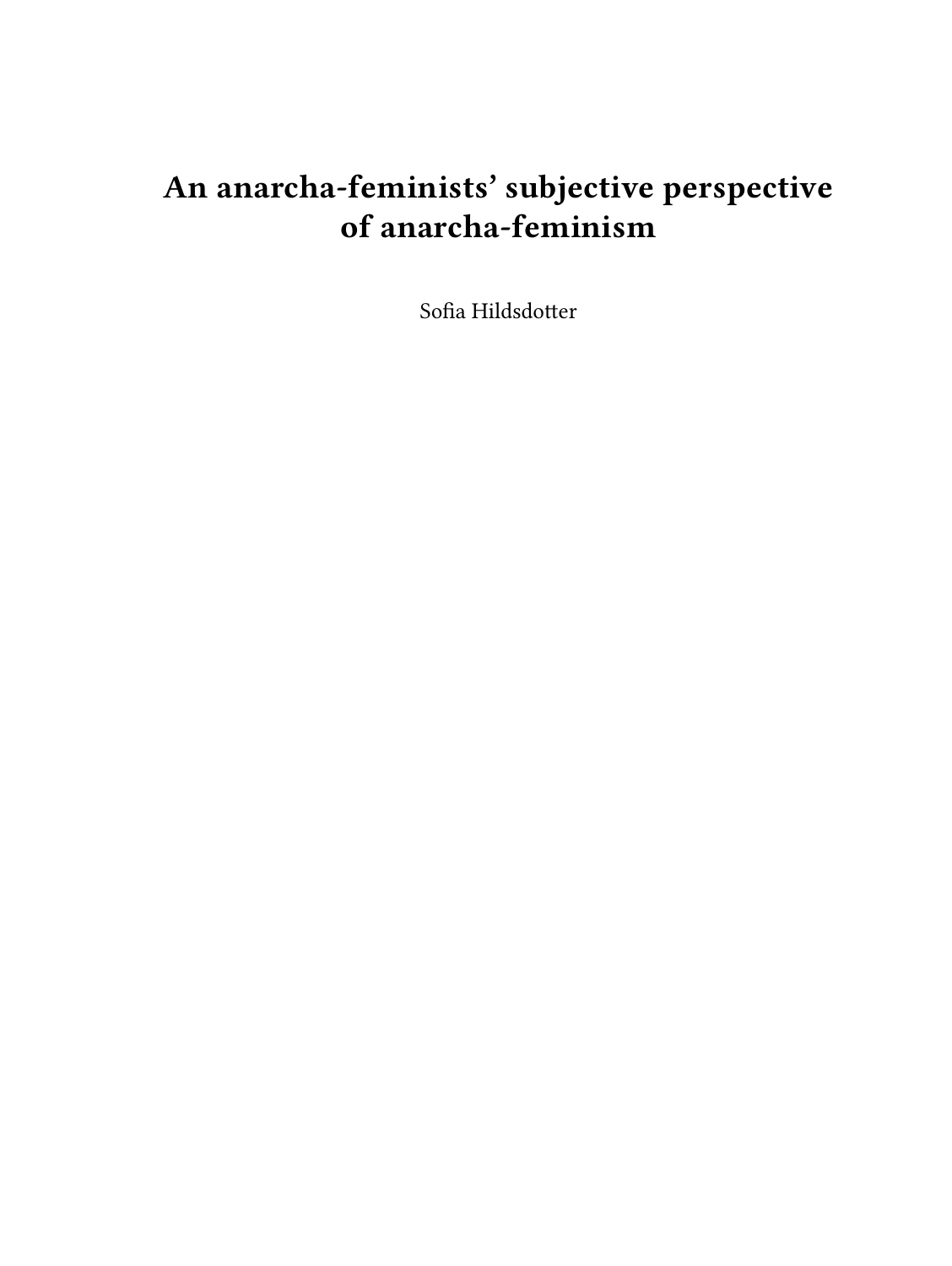## **Contents**

| Our political practice enterpresent resources in the set of the contract of the contract of the contract of the |  |  |  |  |  |  |  |  |  |  |  |  |  |  |  |  |  |
|-----------------------------------------------------------------------------------------------------------------|--|--|--|--|--|--|--|--|--|--|--|--|--|--|--|--|--|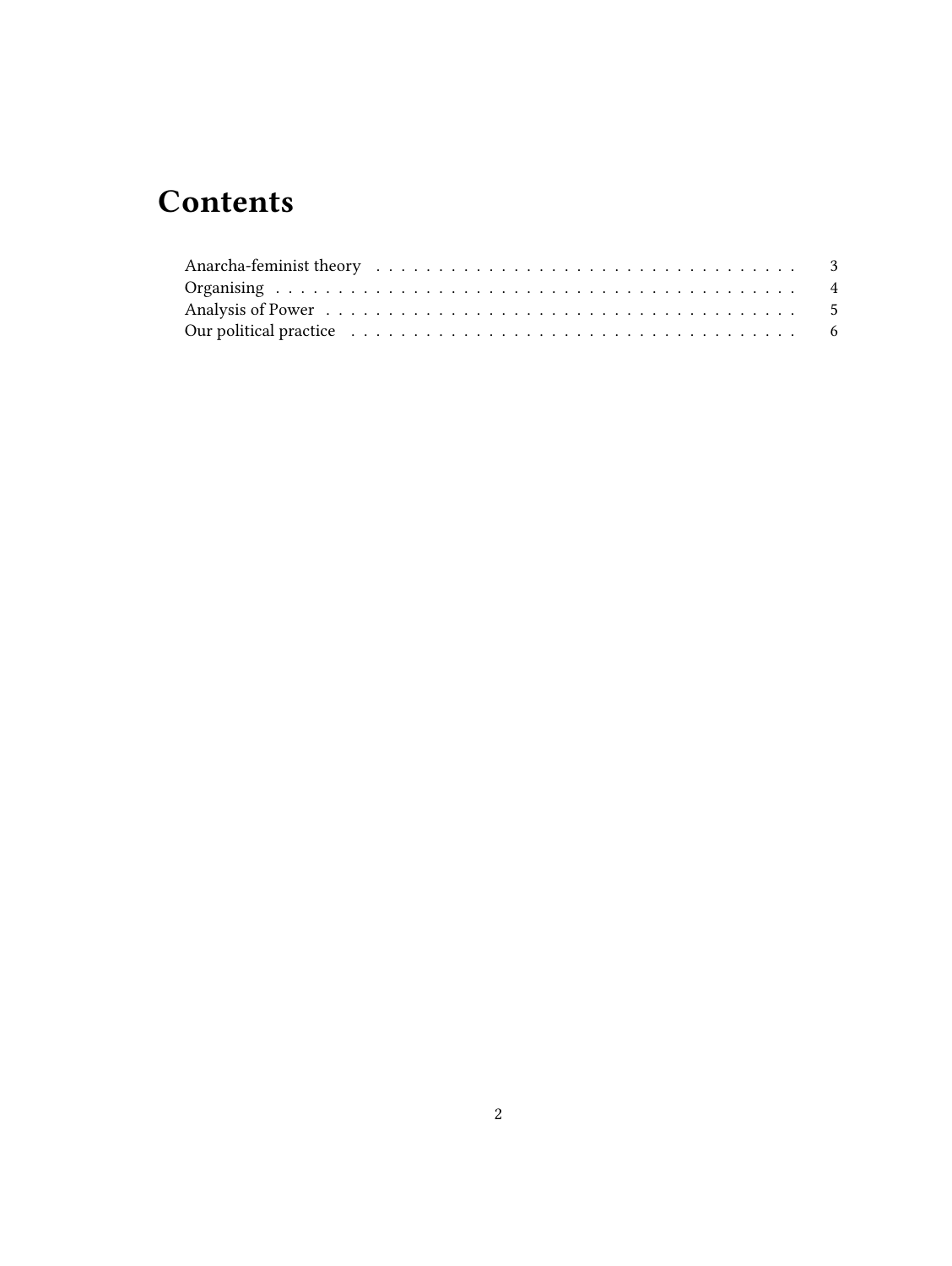Because anarchism is purported to oppose all usage of power and forms of oppression the term anarcha-feminsim should actually be unnecessary. All anarchists should, if they really meant what they said about being against all forms of oppression, work against, or at least not support, the oppression of women. That's theoretically. However, our reality is that we are all products of our societal surroundings. It is also a fact that those who find themselves in a hierarchical position of power have a hard time accepting that a hierarchy even exists! Men do not recognise the oppression of women to the same extent or to the same degree that women do. Those who have power and privilege are in addition, often unwilling to relinquish these. Because of these reasons, many male anarchists have not activated themselves in the struggle against the oppression of women and, for these same reasons, it has become necessary for female anarchists to denote themselves as anarcha-feminists.

#### <span id="page-2-0"></span>**Anarcha-feminist theory**

Feminists can be divided into two types, essentialists (difference) or constructionalists (equality). On the one side, essentialist feminists propose that the differences between men and women are based upon the occurrences of nature. On the other side, constructionalist feminists propose that the differences between men and women are a result of societal socialisation. Anarchafeminists are constructionalists. The norms controlling in which ways men and women should present themselves or how they should interact with each other are regarded as social constructions. In order to change these power-related relationships between the sexes it is therefore, to a large degree, necessary for people to change themselves. This is the logical conclusion of examining how we as individuals are affected by the societal demands placed upon us as men or women. In this perspective, this socialisation pertains to matters ranging from ones choice of profession and clothing to sexual partners. In regards to sexuality we are socialised into heterosexuality, and this is one of feminism's most complex aspects.

Women, as a social group, interact with men, as a social group, in a completely different manner than, for example, in which the working class interacts towards the upper class. This is because many women have intimate relationships with men. During the 1970's, many radical feminists spent a great deal of time and energy on analysing heterosexuality's meaning for the oppression of women and many came to the conclusion that women should choose to live as lesbians as a method of revolt against patriarchy. This is a strategy that perceives people as tools used to achieve different goals and does not pay a great deal of attention to individual feelings or situations. However, these analyses have meant a great deal for the development of feminist theory. They concern how we regard heterosexuality's penetration of society and how this affects relationships between people. Heterosexuality is posed as the "natural" order of things and takes support from such sources as the Bible and Darwinism. If heterosexuality is so "natural", why the need for all this propaganda?

The radical feminists who supported lesbianism as a political strategy used strongly authoritarian arguments. They took upon themselves the role of telling other women how they should regard heterosexual relationships and what they should do with their lives. An anarcha-feminist should contemplate upon these insights in regards to heterosexuality as a societal phenomenon and hopefully reach their own conclusions, such as a libertarian method of struggling against the heterosexual norm without condemning the free choice of individuals. We should always ques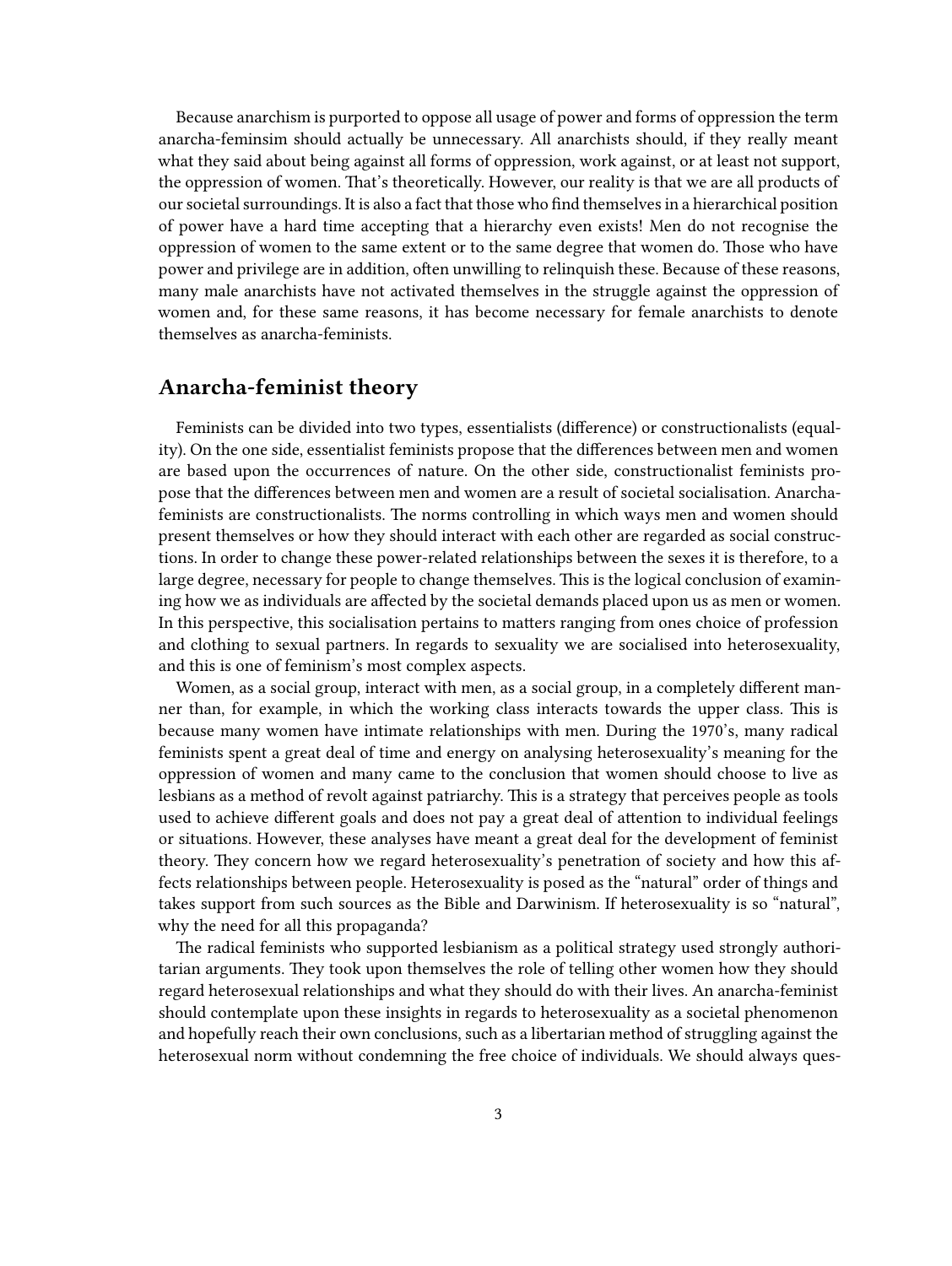tion the idea that heterosexuality is something self-evident and natural and attempt to make truly conscious choices concerning our lives. We should also attempt to focus attention upon homosexuality and bisexuality and struggle against the violence and oppression that these individuals are exposed to.

Another aspect of the reality that women live under today is that of ideal beauty. Everyday we are exposed to pictures of thin women, women without hair on their legs, women who have perfect skin, women who are made-up and women who wear the latest fashions. This ideal, which is represented by tall, thin photo-models and participants in beauty pageants, is far removed from the actual appearance of the majority of the female population. This results with the larger portion of the female population feeling unsatisfied with their own appearance. More and more women suffer from eating disturbances today, and this is not a reference made only to those who starve themselves or force themselves to regurgitate their food. These extreme examples are of course eating disturbances and should be treated as such but, many women are held in the constant stranglehold of dieting and this is regarded as normal. It is nearly considered to be more atrocious to not be concerned about ones weight and eat a bit less just before the swimsuit season than not. Eating disturbances have become a more or less normalised female behaviour.

If we are to change this society we must examine our own lives. Anarcha-feminists attempt to free ourselves from these norms and ideals which we have been exposed to. Through the power of our own example, which is a conscious strategy, we want to prove that it is possible to change ones life. We discuss in affinity groups, we organise lectures and cafés and we hold courses in self-defence. And we do this in an attempt to become those women we want to be and not those women who are expected of us. But, this must be done as a collective force because as individuals we can never free ourselves, for an injury to one is an injury to all.

#### <span id="page-3-0"></span>**Organising**

The majority of the radical feminists of the 1960's and 1970's were organised in small groups without leaders. They put anarchistic and anti-authoritarian ideas into practice without realising that this is what they had done. Professed anarcha-feminists have since then continued to organise themselves in this fashion, sometimes with radical feminists, sometimes separately. To organise separatistically, in this case in groups of women only, is a strategy that originally comes from the black civil rights movement in the united states. This strategy has been, and is currently, practised by many different groups, such as homosexuals, the crippled, immigrants as well as many others. Separatism can reach different extremes. With our reference point in an allencompassing anarchistic perspective we choose to work parallel with, and sometimes together with, other movements.

Radical feminists and anarcha-feminists often organise themselves in affinity groups that work with conscious raising activities. This means that through sharing and discussion the group participants help each other to expose structural oppression and recognise that different oppressive occurrences haven't just happened to them. In an affinity group participants can discuss a wide variety of topics such as how they relate to the beauty ideal, how their relationships work as well as much else. Other women's groups may function as study groups or commandos.

An organisational problem that may be specific for Stockholm, as well as other large cities, is the fact that the radical political scene is concentrated in the inner city. This is where we have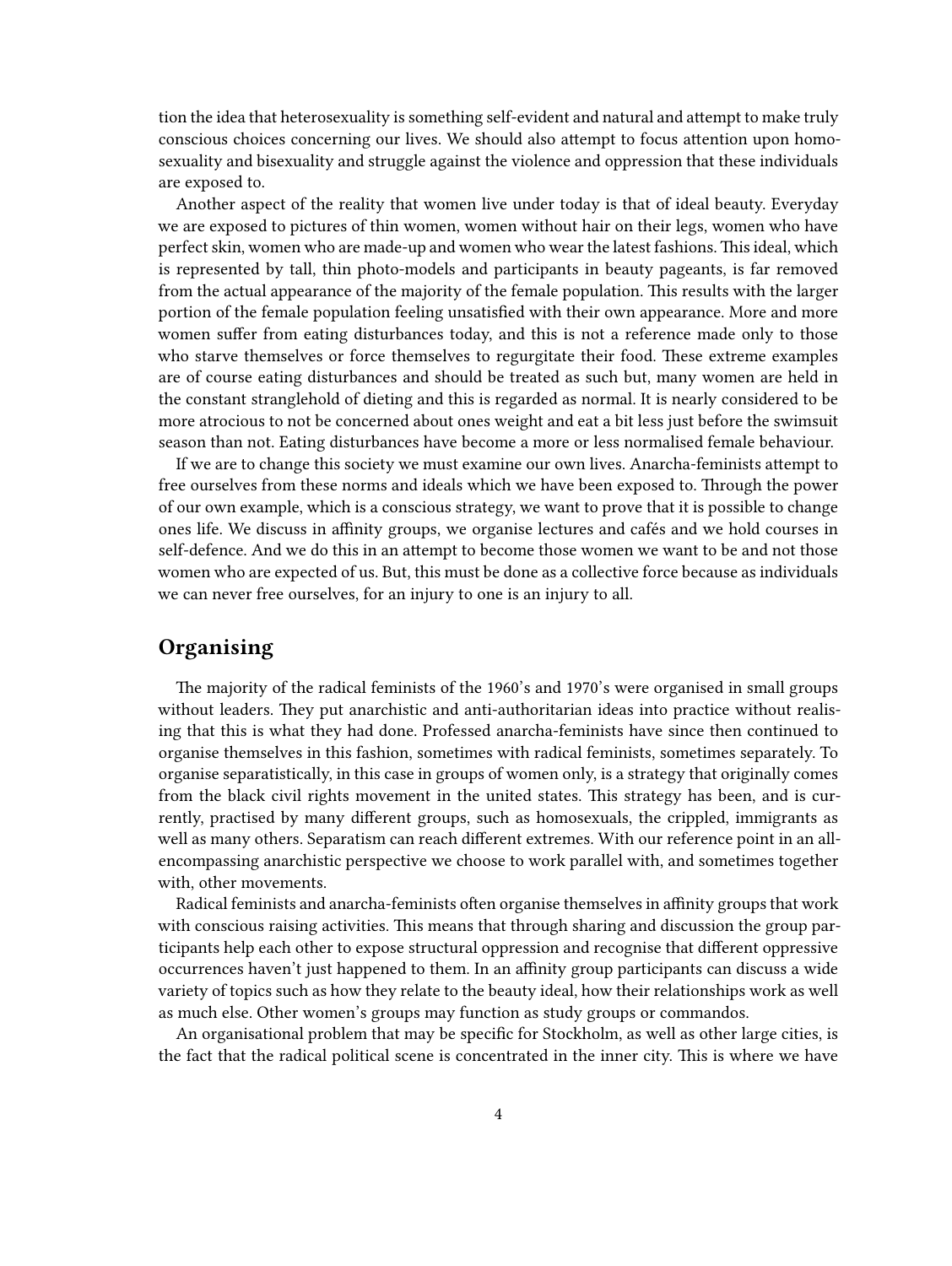our spaces, our cafés and where we often organise demonstrations. This is besides the fact that many of us live in the outlying suburbs. Some of these suburbs have as many immigrants as an entire small town. The conclusion being that if we were to organise ourselves locally we would more than likely be able to reach a larger number of interested individuals; especially women with children who do not have the opportunity to travel to the inner city to attend meetings. A decentralising of our political scene could be of great importance.

#### <span id="page-4-0"></span>**Analysis of Power**

A consciousness of how all of societies many hierarchies work together and reinforce each other has been around quite awhile. Just as the conclusion that these hierarchies must be fought in parallel. At a women's conference organised in 1975 by the New American Movement, one parole was; "We are united in the understanding that all oppression, whether directed towards class, sex or sexual preference, has a mutual interaction and likewise, all struggle for freedom from oppression must occur in unison and in co-operation." Much later, autonome activists in Germany coined the term "triple oppression" which is an attempt to explain how racism, sexism and class oppression work in unison. This phrase was first presented in an article written by the imprisoned German anti-imperialist Klaus Viehmann. Using an example, Viehmann explains his view upon how all forms of oppression, not just the three named above, interact:

"It's not a bad idea to conceive of supremacy as a sort of net. The meshes can be bigger (metropoles) or smaller (Third World). The threads can be older (patriarchy) or newer (capitalism), more stable (Germany) or weaker (Central America). The threads are knotted in different ways (racisms are connected to capitalism differently than patriarchy is, for example), and the net is constantly being repaired and renewed by many different forces (capital, state, whites, men) so as to catch others in it (women, blacks, workers), and these tear it as best they can."

Anarchists in Sweden have further developed these ideas and coined the expression "co-operation of oppressions" (förtryckssamverkan). Partly to have a Swedish term for the phenomenon and partly to make clear the fact that it is not only racism, sexism and class oppression which are important oppressions to struggle against. With this in the ideological baggage it is has become quite important to employ forms of struggle in which no form of oppression is supported or upheld. An example when this can go awry is when feminists, in an attempt to expose family abuse, state that the most dangerous place for a woman is in her own home. This statement supports the idea that most women either live with men or have men as guest in their homes. This is of course true for many women, but highlighting the fact that many women do not live with men does not lessen the seriousness in that which is being said concerning abuse.

It may seem a contradiction to use separatism on the one hand and struggle against all forms of oppression the other, but it is this complex perspective that is the core of our strength. We can choose to work with a specific question or a specific group but the complexity of today's situation is always in our consciousness. Although many anarcha-feminists work mainly within the feminist struggle, we are continually conscious of other oppressions such as racism and homophobia and that consciousness is carried over into the feminist struggle. It may involve attempting to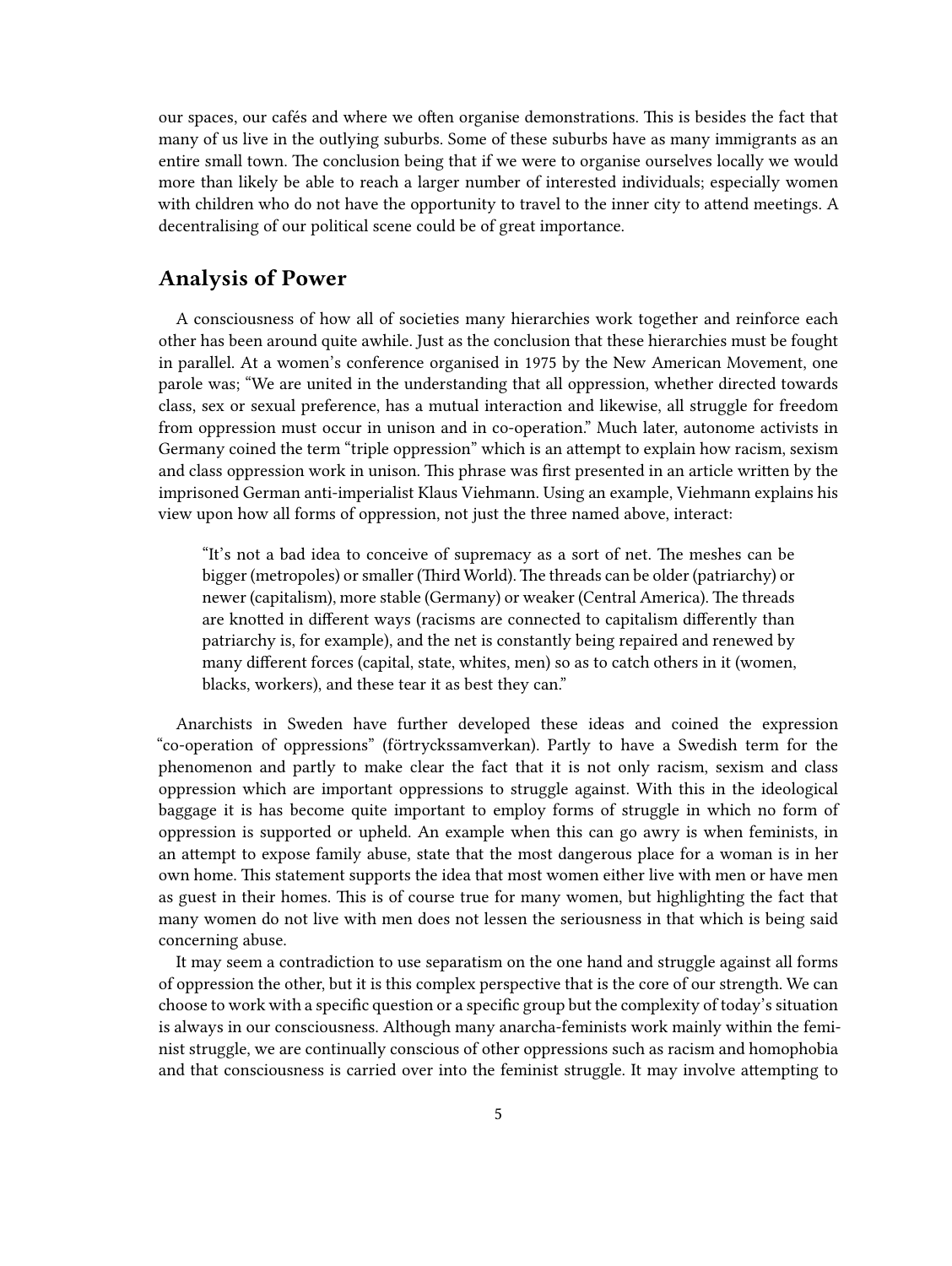recruit women with different ethnic backgrounds or to expose the situation of lesbians. I certain questions we may decide to co-operate with other groups, while in others we may decide to work completely separatistic. It is also important to acknowledge that many of us are members or different oppressed groups and it may not be so clear that we should work in just one specific group, but decide to work parallel in many groups. Personally as a woman and lesbian I work in two different groups. I many different groups all of the societal hierarchies are more or less represented. In our anarchistic groups there are people with different class backgrounds, there are crippled individuals, immigrants and Swedes, homosexual and heterosexual, both youths and older people and so on and so on. This means that we are forced to struggle against these hierarchies within our own groups.

### <span id="page-5-0"></span>**Our political practice**

Anarcha-feminists in Sweden today work with the following methods; affinity groups, lecture cafés, courses in self-defence, demonstrations and direct action against for example Hennes & Mauritz and pornographic boutiques. Direct action is one of our main strategies. It is an extension of the anarchistic tradition of acting without representatives in questions that directly affect oneself. Instead of voting for politicians who we want to do certain things we do them ourselves. We directly confront the problem.

Our struggle has come to focus upon questions such as pornography and objectification and violence against women. Other, more classic anarchistic, struggles have fallen by the wayside. This has much to do with the fact that we have been heavily influenced by radical feminists who work with these above-mentioned problems. It also has partly to do with the fact that sexualised oppression is so massive that it feels like a much more acute and actual problem than capitalism or the parliamentary system. However, it is safe to say that anarcha-feminists work with these questions in a very different way than radical feminists do. We use direct action and do not believe in using the judicial system as a way of guaranteeing freedom by, for example, forbidding pornography.

A question of increasing interest is how we relate to questions of work and unemployment. What is the situation of women in the workforce today? How would we like it to be? Many political activists are relatively young and many are unemployed. It is relieving not to have to wonder about finding a job which is both worthwhile and which doesn't stride against ones political beliefs. Living on social welfare and working with politics or studying full-time is quite alright, but for how long, and what happens with us when we become older and still can't find a job — or only a demeaning "shit job"? In the long run anarchists want to reorganise the entire societal economy and remove wage slavery, but how do we achieve this?

Anarcha-feminism is the result of many different influences and we co-exist with many different tendencies in the political arena. We do not strive for the creation of a mass movement but to be everywhere within society. We spread our ideas and strategies in order to increase democracy and equality on every level wherever we are.